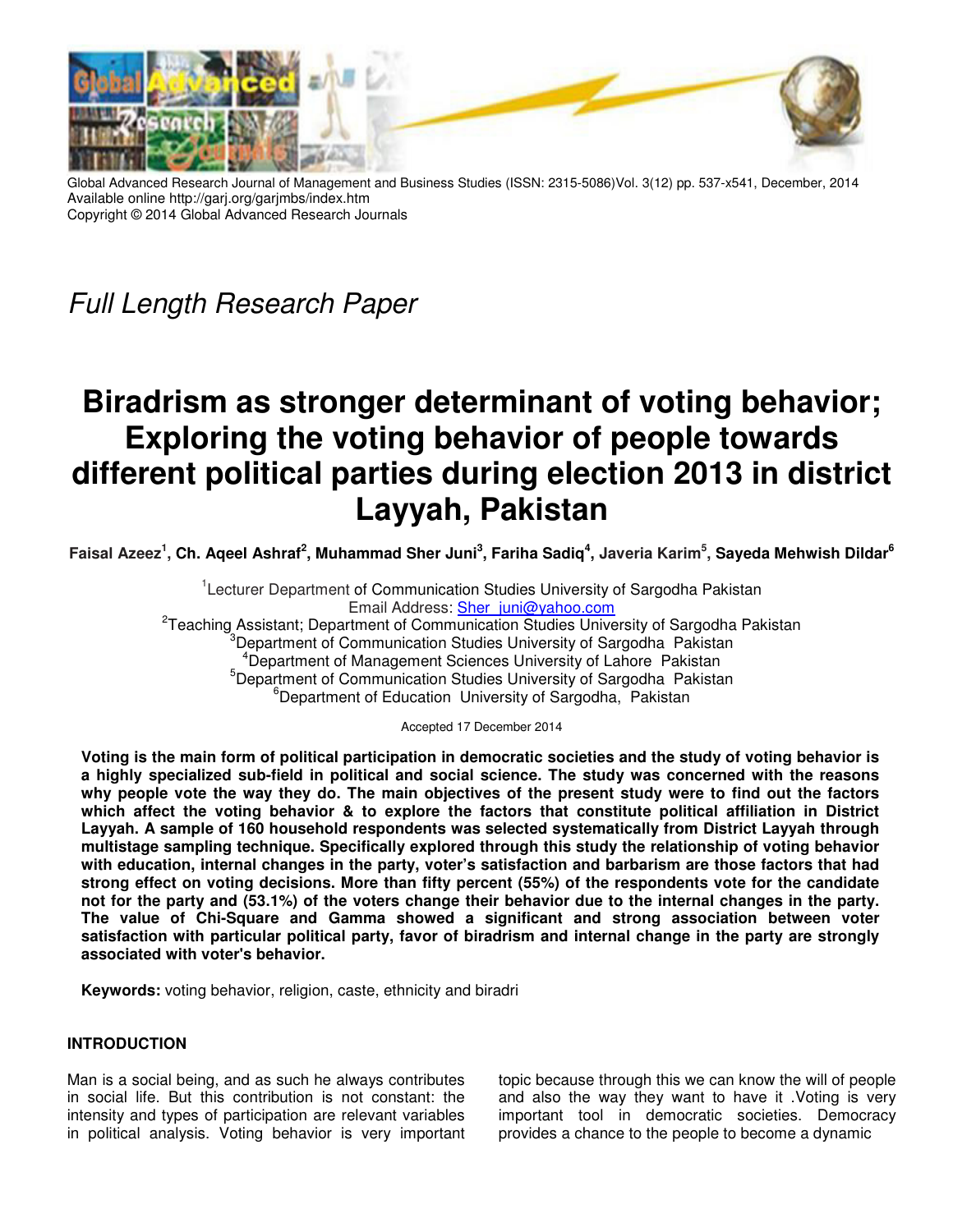citizens rather than inactive subjects (Jost, 2006). A person who is the citizen of Pakistan, is not less than 18 years of age on the first day of the January of the year in which the rolls are prepared or revised, is not declared by a competent court to be of unsound mind and is or is deemed to be the resident of an electoral area, can get himself enrolled as a voter in the electoral area. The citizens registered on the electoral roll are only eligible to cast their vote. (GOP, 2011). Voting defined by Universal Declaration of Human Right as "Voting is the fundamental right of almost all citizens over the age of eighteen. It ensures that will of the people is preserved" (HRCP, 2008). Voting is the expression of a person's preference for a candidate, or a group of candidates, as well as the person's preference of one political system rather than another (Blais, et al., 2004). A person who is the citizen of Pakistan, is not less than 18 years of age on the first day of the January of the year in which the rolls are prepared or revised, is not declared by a competent court to be of unsound mind and is or is deemed to be the resident of an electoral area, can get himself enrolled as a voter in the electoral area. The citizens registered on the electoral roll are only eligible to cast their vote. (GOP, 2011)

 The people of Pakistan do not have much experience in elections. The first 23 years of Pakistan were without elections while from 1970 to 2010 nation has experienced 4 regimes of dictatorship. Frequent military interventions hindered the development of a country. The election system has been changing since independence. Hence the political system of Pakistan is still in its experimental stage. Political behavior is a central part of politics of any political system. Politics is an activity related to political system. It is not only a part of political life but social life too (Ahmed, 2004). Studies allied with voting behavior report that voters can be classified into seven most important types by their inspiration to vote: Party Loyal, Morality Seeking Voters, supporter Seeking Voters, Legislation Minded Voters, advance Seeking Voters, Biradari Bound, and disbeliever Voters (Gallup, 2008).Voting decisions are the most important decisions that public make, They decide who will rule the country and how the resources and capital are allocates. Voters do not know all of the issues. They only relay on informational cues (Cohen, 2003). Demographic factors do effect the voting decisions like gender, race are more important than socioeconomic factors like education (Leighley and Nagler, 1992).In the last few years ethnic and racial influence on voting decisions was studied more than other issues. Race and ethnicity had great influence on voting behavior (Branton, 2004). Social class plays a significant importance in voting behavior. However, other factors are showing an ever increasing importance today, such as, social class, party policies, and ethnicity and region issues (Lednum, 2006). Voting for a candidate of one's own race might be a product of racism, or it may be the result of reliance on a simple, readily available cue. In

other words, voters may support a candidate of their own race or ethnicity based on the assumption that a candidate who shares their racial or ethnic background also shares their basic political views (Michelson, 2005).

#### **METHODOLOGY**

This study was designed to assess the voting behavior of people towards different political parties. This research uses a statistically valid random sample of 160 respondents to study the voting behavior of the respondents in Layyah. The study was carried out in randomly selected town. The universe of the present study was Layyah district. Out of eight towns of Layyah district one town namely Eid Gah town was selected randomly. At the  $2^{nd}$  stage two union councils were selected randomly and at  $3<sup>rd</sup>$  stage four localities from each Union Councils were selected randomly. At the 4<sup>th</sup> stage 20 respondent from each locality were selected by systematically sampling technique. A well structured questionnaire consisting of open and closed ended questions was prepared. Descriptive analysis such as percentage distribution, frequency distribution and bivariate analysis was made by using SPSS. Significant relationship was tested through chi-square and gamma test.

## **RESULTS AND DISCUSSION**

Voting is the expression of a person's preference for a candidate, or a group of candidates, as well as the person's preference of one political system rather than another. The results about literacy level of respondent exhibited by this study were very typical of Pakistani society. Study showed that nearly half (45.5%) respondents were without education while (16.9%) were with 10 years of schooling while only (10.6%) achieved graduation or above level. In Pakistan overall literacy rate is (57%) according to economic survey (Anonymous, 2010). In view of literacy level (Birner et al, 2006) depicted that in his pattern survey more than half of the candidates were illiterate. Because of illiteracy the people of Pakistan do not have much awareness about the politics. They are inclined by the campaigns and party slogans and vote accordingly. There are also various economic factors behind their decisions. There are many factors that influence the voter's decision like biradrism was found sound effect on the voting behavior. More than fifty percent (55%) respondents vote to the candidate because of the candidate and nominee belong to their own biradri or caste. Biradriism is the most powerful element in Pakistan and it is the main basis of the voting behavior in Pakistani society. These results are analogous with (Ahmad, 2004) who found that major part of voters has no political fidelity. People caste their votes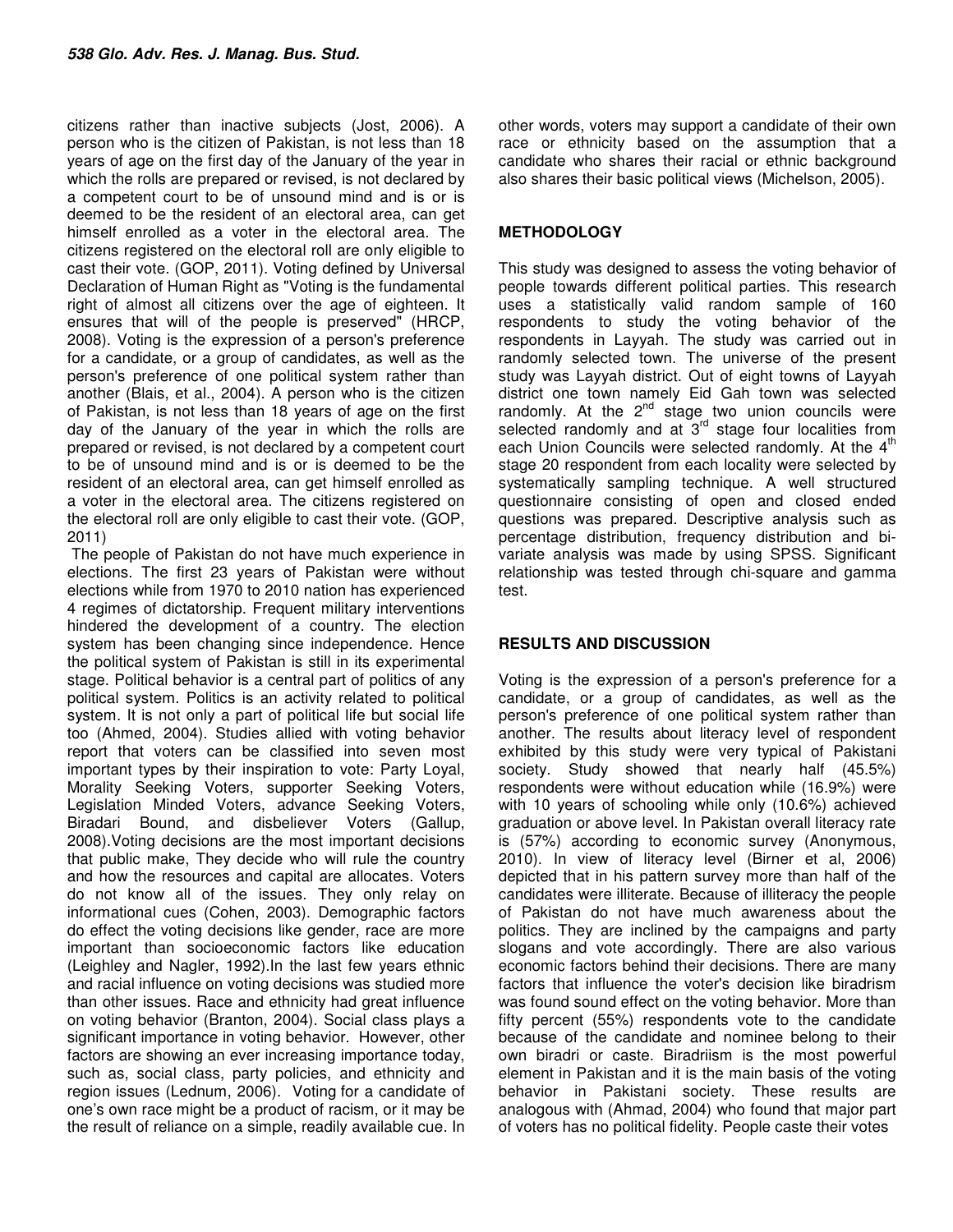| Internal change in     | In next election will you vote for this particular party |       |           | Total  |
|------------------------|----------------------------------------------------------|-------|-----------|--------|
| the party setup affect | Yes                                                      | No    | Uncertain | Above  |
| Yes                    | 62                                                       | 21    |           | 87     |
|                        | 71.3%                                                    | 24.1% | 4.6%      | 100.0% |
| No.                    | 25                                                       | 31    |           | 63     |
|                        | 39.7%                                                    | 49.2% | 11.1%     | 100.0% |
| Uncertain              |                                                          | 8     |           | 10     |
|                        | 20.0%                                                    | 80.0% | $.0\%$    | 100.0% |
|                        | 89                                                       | 60    | 11        | 160    |
|                        | 55.6%                                                    | 37.5% | 6.9%      | 100.0% |

**Table1.** Association between internal change of the party and behavior of the voter

**Table 2.** Association between biradrism and voter behavior

| Do you prefer to vote that              | In next election will you vote for this particular party |       |           | Total  |
|-----------------------------------------|----------------------------------------------------------|-------|-----------|--------|
| candidate who belongs to<br>your caste? | Yes                                                      | No    | Uncertain | Above  |
| Yes                                     | 70                                                       | 37    | 5         | 112    |
|                                         | 62.5%                                                    | 33.0% | 4.5%      | 100.0% |
| No                                      | 19                                                       | 21    | 4         | 44     |
|                                         | 43.2%                                                    | 47.7% | 9.1%      | 100.0% |
| Uncertain                               | 0                                                        | 2     | 2         | 4      |
|                                         | .0%                                                      | 50.0% | 50.0%     | 100.0% |
|                                         | 89                                                       | 60    | 11        | 160    |
|                                         | 55.6%                                                    | 37.5% | 6.9%      | 100.0% |

Chi-square =  $18.47$  d.f. =  $4$  P-value = .001 Gamma = .440

to survive as a group or biradri. In case of candidates belonging to the same biradari, voters use their preferences. There is no party identification that is the psychological connection of a voter to a particular biradri. (Wilder, 1999) was also pointed out this phenomenon. He depicts that in Pakistan, particularly in Punjab the leading aspect of the social system is biradarism. It has impact on the political system at national as well as at local levels. Biradari is a stronger determinant of voting behavior. In Pakistani culture family is considered the strong element and most of the people live in joint family system that's why family members have strong influence about any decision or matter. A mainstream of the (34.4%) respondents vote to the parties because their parents and family members pursued them to do that. They have not their own choice. They just pursue their parent's decision. These figures indicate that the people of the Pakistan are not sovereign yet to take their own decisions. They depend on their parents and family members. The similar observations were (Birner et al, 2006) they stated that an ample share of the voters also considered the opinions of others, including the landlord, the community and husband or father as important. The results of present study was also supported by (Ahmad, 2004) who said that people vote for the same party because their biradari support them. It means people caste their votes to biradri supported candidate. The ratio

of biradri supported candidate in Faisalabad district is (74%). The Pakistani people have keen interest about political matters and party manifesto. Data exhibited that (45.6%) respondents know about the party agenda. These findings line up with (Lednum, 2006) who reported that the agenda of the party had dominated explanations for voting behavior in U.K for example in 1992 (56%) of the social class AB voted for the conservatives and only 20% voted for labor. About (13.1%) respondents acquire information about political matters by newspaper. In developed countries media has great exposure and have sizeable impact in shaping the public's political knowledge, attitudes and behavior. But in developing countries like Pakistan people rely on their parents and peer group experiences. Result demonstrated that (62%) of the respondents caste the vote in the previous (2008) general election. The male respondents were found dynamic role in casting the vote. In the total population about (65%) of male respondents had cast their vote and (35%) of the female respondents cast their vote in the present research. It was also repotted by (Anonymous, 2010) that the voting turn out in the previous general election 2008 was (44.5%) and in the 2002 general election the voting turnout was (41.8%). It shows that Pakistani people have no much interest in the casting the vote. If we compare with other developed countries such as Sweden, Australia, Switzerland, Denmark and Italy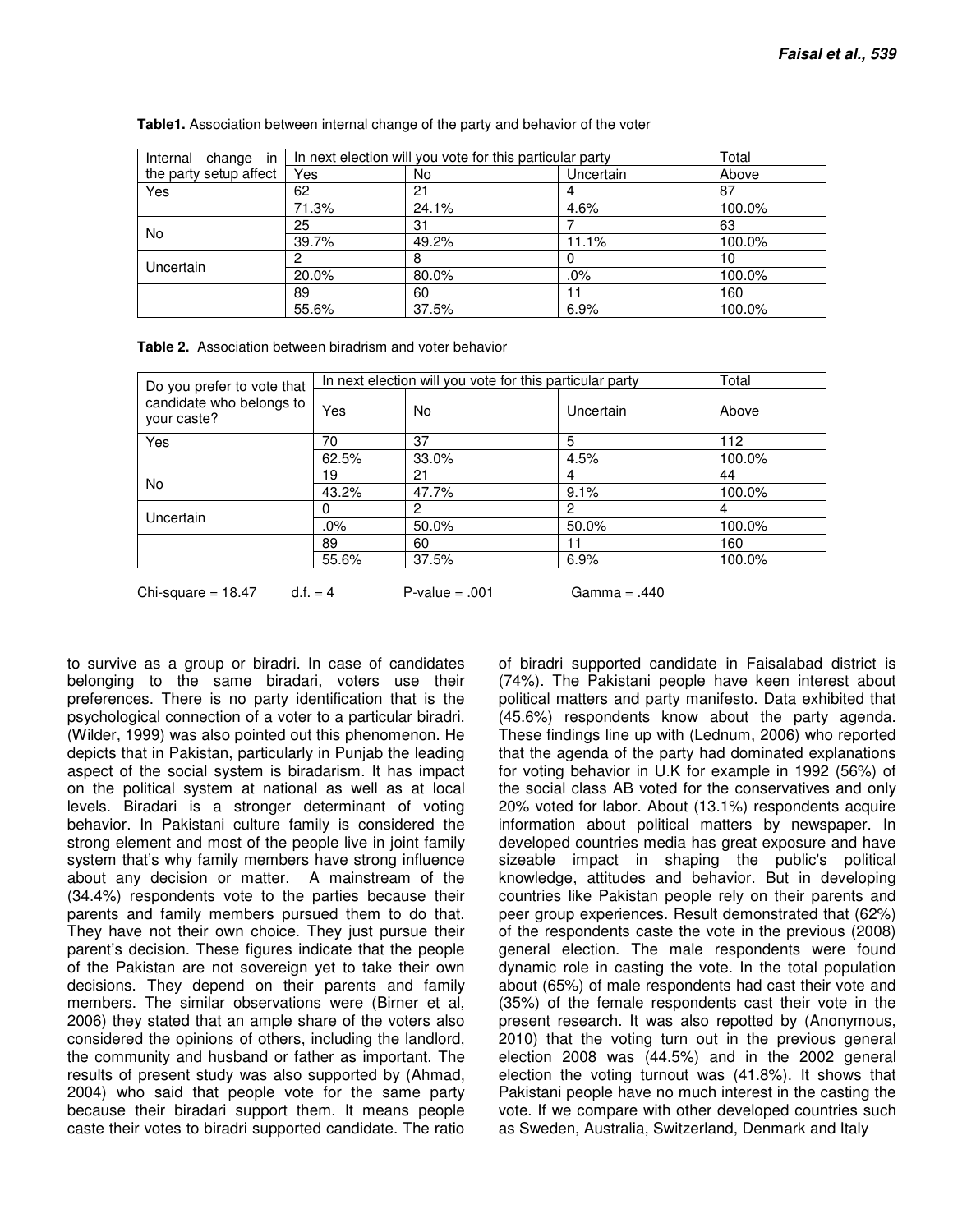etc. have more than (80%) voting turn out. (Adma, 2007) It also depicted that Pakistan had the problem a lack of political participation in the politics. (Adma and Schoersh, 2007) marked that between 1945 and 1997 about (41.8%) of the populations, who are allowed to vote, are voting. This compares with about (90.6%) in India, 56% in Bangladesh and 63.7% in Nepal.

Data exhibited that Female voting turnout is low, if we compare with the male respondents. (Birner et al, 2006) are also in consonance to the findings of the present study. They also identified that women's vote turnout was considerably lower than men's vote turnout in all Provinces. The difference was particularly pronounced in khyber pakhtunkhwa, followed by Sindh. At the national level, (39.5%) of the women voted, as compared to (56.8%) of the men. The researchers also found that the main causes of the non-casting vote are inconvenient atmosphere did not have I.D card, had no name in voting lists, not take the interest in the selection of the representative and fear of violence were the major causes of non-casting vote in the election. The findings of the study carried out by (Birner et al, 2006) they observed that more than a few of the respondents who did not vote because they did not have an I.D card, were not registered as voters, or because their name was not in the electoral list. Lack of possessing an I.D card was also a major reason non-casting the vote.

Data revealed that (53.1%) of the voter's alleged that due to the Internal change in the party they vote to the party. Best example of internal changes in the party effect the voter's decision was shown in the previous elections where Pakistan People's Party (PPP) got lead in the elections just due to the assassination of their leader Banzeer Buhtoo. The voting behavior of the people abruptly changes and the entire sympathy vote goes to PPP. In the history of Pakistan the voting prototype of Pakistani people remain the same if a family gave vote to a particular party then they vote again and again to that party. And this affiliation goes generation to generation. This is not done due to the contentment they get by the party work but in Pakistan there are many other factors that effect the voting decisions and most important is biradrism in the present study this phenomenon is studied. Data demonstrated that (61.3%) respondents decide before the election that to which party they will support in the next election. These statistics presented by  $($ Anonymous<sub>1</sub>, 2011) who explored that the voting preference of the respondents in the previous election towards different political parties such as Pakistan People's Party (PPP) 47.5%, Pakistan Muslim League N (PML N) 30.0%, Pakistan Muslim League Q (PML Q) 11.3% and 11.2% others political parties. These findings strongly grasped up the 2008 general election consequences in Faisalabad. There are total 11 seats of members in national assembly (MNA) and 22 members in Punjab assembly (MPA) in Faisalabad district. In 2008 general election members of national assembly (MNA) in

Pakistan the winning candidate of Layyah district belonged to different political parties such as (PPP) having 6/11, (PMLN) 3/11 and (PMLQ) 2/11. (Anonymous $_2$ , 2011) was the eye viewed of Members of Punjab Assembly (MPA) (PPP) having 7/22 Pakistan Muslim League N (PMLN) 10/22 and Pakistan Muslim League Q (PMLQ) 5/22 respectively. This data show that two major parties PPP and PMLN are dominating in the Layyah politics. These findings are also lined up with (PILDAT, 2008) also identified that all elections since 1970 show that there are four clusters of voters: The PPP cluster, the Pakistan Muslim Leagues cluster, the Religious Parties and local Parties cluster. Past electoral behavior demonstrates that roughly 60 to 75% of votes are alleged by the first two clusters (PPP and PML) while the lingering gets distributed among the other two clusters as well as independents and miscellaneous.

Chi-square value =  $23.23$  d.f. =  $4$  P-value = .000 Gamma value = .53

Table 2 shows that Chi-square value (23.23) shows a highly significant (P-value  $= .000$ ) association between internal change in the party setup affect and casting of their vote in next election to their particular party. The gamma value shows a positive relationship between the variables. Its mean internal changes effected their decision in election.

Table 3 shows that Chi-square value (18.47) shows a highly significant (P-value  $= .001$ ) association between biradrism with their voting decision and in next election will they vote for this particular party. The gamma value shows a positive relationship between the variables. It's mean if the candidates are from their biradri than they cast their vote next time to their particular party. So the hypothesis "If the candidates are from their biradri then they also cast their vote in the next election to that particular party" is accepted.

## **CONCLUSION**

The people of Pakistan do not have a lot of experience in elections. . The first 23 years of Pakistan were with out election while from 1970 to 2010 nation has experienced 4 regime of dictatorship. The election system has been changing since independence. Hence the political system of Pakistan is still in its experimental stage. Political behavior is a central part of politics of any political system. Politics is an activity related to political system. It is not only a part of political life but social life too. Caste system seems to be stronger than political loyalty now-adays as far as motivations for voting behavior are concerned. Party affiliation determines voting behavior. The strong and national level political parties are expected to wipe out the influence of biradarism. The better level of education and political knowledge will reduce the power of discouraging elements of biradarism. Biradarism as a racial or group prejudice should be